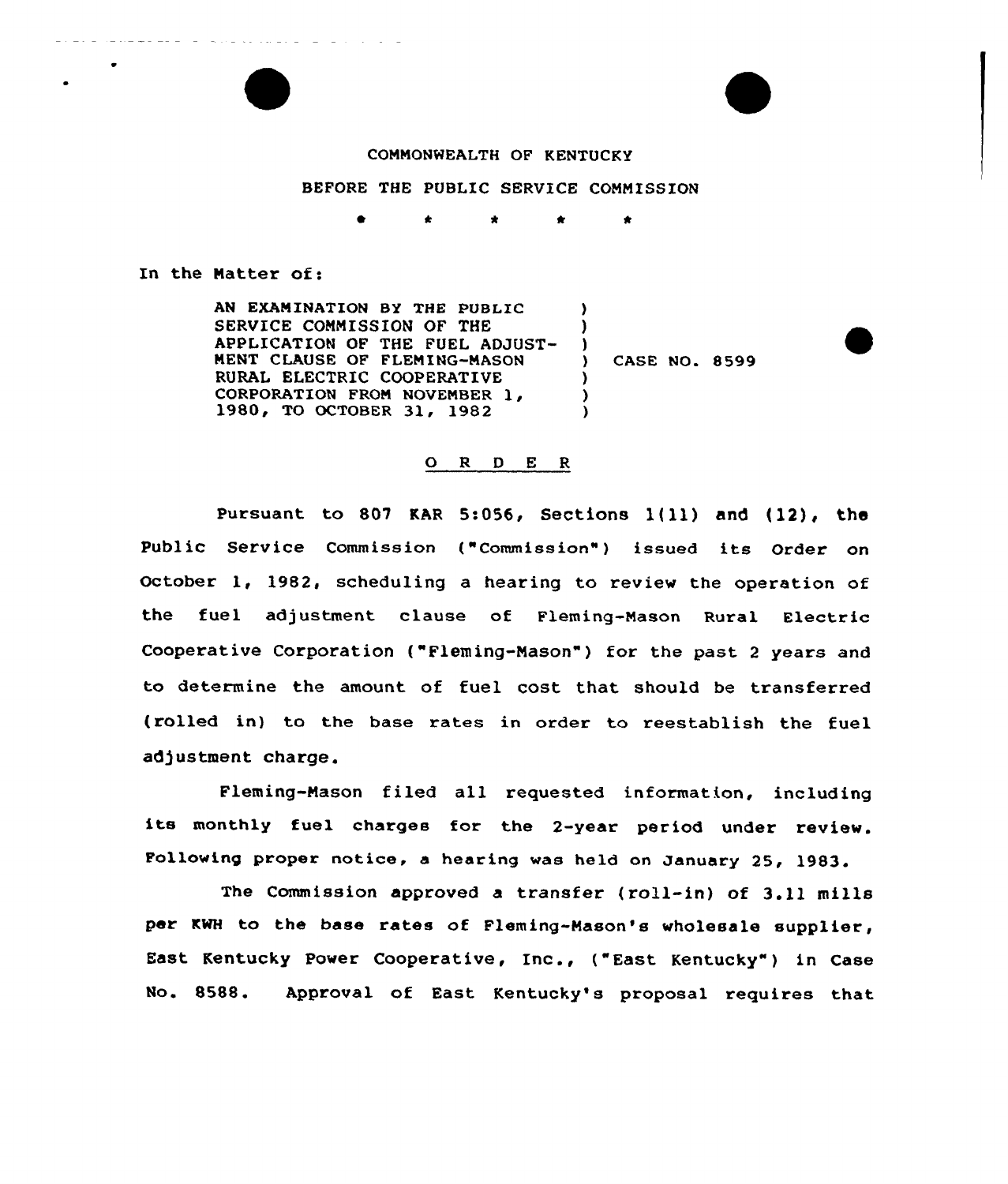Fleming-mason also be authorized to roll in those same fuel costs to its base rates.

The Commission has reviewed the monthly fuel adjustment clause filing made by Fleming-Nason in conjunction with the schedule of over- or under-recovered fuel costs filed in this proceeding . This review indicates that the Commission should revise the monthly fuel adjustment clause filing form to minimize errors.

The Commission, having considered the evidence of record and being advised, is of the opinion and finds that:

l. Fleming-Nason has complied in all material respects with the provisions of 807 KAR 5:056.

2. Fleming-Mason's wholesale supplier has been authorized to transfer (roll in) to its base rates fuel costs of 3.11 mills per KWH in Case No. 8588.

3. Fleming-Mason shou1d be authorized to increase the rates charged its customers by 3.29 mills per KNH in order to transfer fuel costs rolled in by East Kentucky from the fuel adjustment clause to the base rates pursuant to the Commission's Order in Case No. 8588 and applicable line loss, and this can best be accomplished by an energy adder to each KWH so1d.

4. The revised rates and charges in Appendix A are designed to reflect the transfer of fuel costs from the fuel adjustment c1ause rate to the base rates.

5. The monthly fuel adjustment clause filing form currently being filed by Fleming-Mason should be revised.

 $-2-$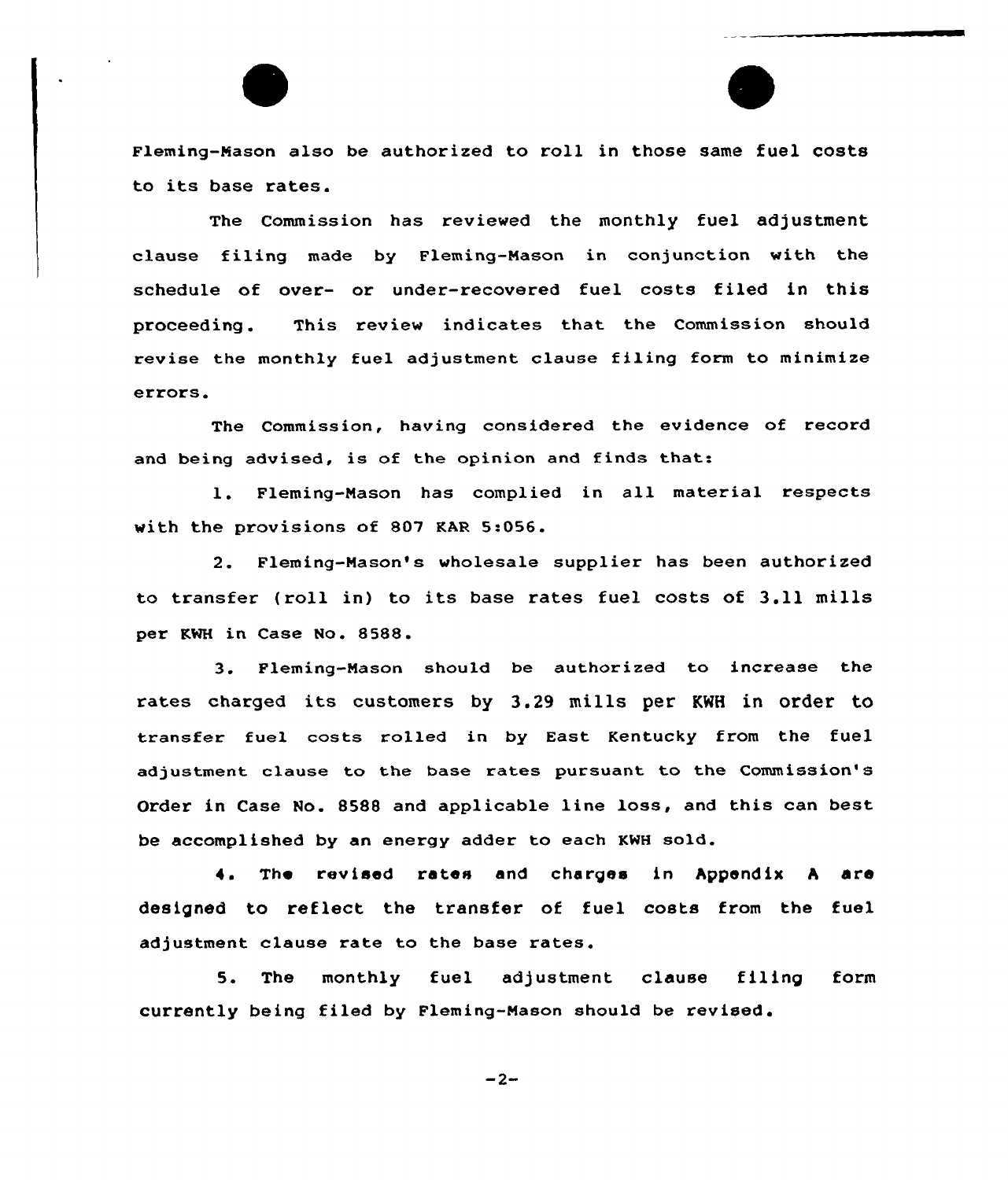IT IS THEREFoRE QRDERED that the charges collected by Fleming-Mason through the fuel adjustment clause for the period November 1, 1980, through October 31, 1982, be and they hereby are approved.

IT IS FURTHER ORDERED that Fleming-Nason be and it hereby is authorized to transfer to its base rates fuel costs transferred by its wholesale supplier pursuant to Case No. 8588.

IT IS FURTHER ORDERED that the rates in Appendix <sup>A</sup> be and they hereby are approved for service rendered by Fleming-Nason on and after June 1, 1983, which is also the effective date for East Kentucky's rates.

IT IS FURTHER ORDERED that within 30 days from the date of this Order Fleming-Mason shall file with the Commission its revised tariff sheets setting out the rates approved herein.

IT IS FURTHER ORDERED that the revised monthly fuel clause form in Appendix <sup>B</sup> shall be used by Fleming-Nason for all filings made aftex the date of this Order pursuant to 807 KAR 5:056 to recover or refund fuel charges or credits billed or refunded by its wholesale supplier.

Done at Frankfort, Kentucky, this 3rd day of June, 1983.

PUBLIC SERVICE COMMISSION

V14e Chairman /

Commissioner

hTTEST!

**Secretary**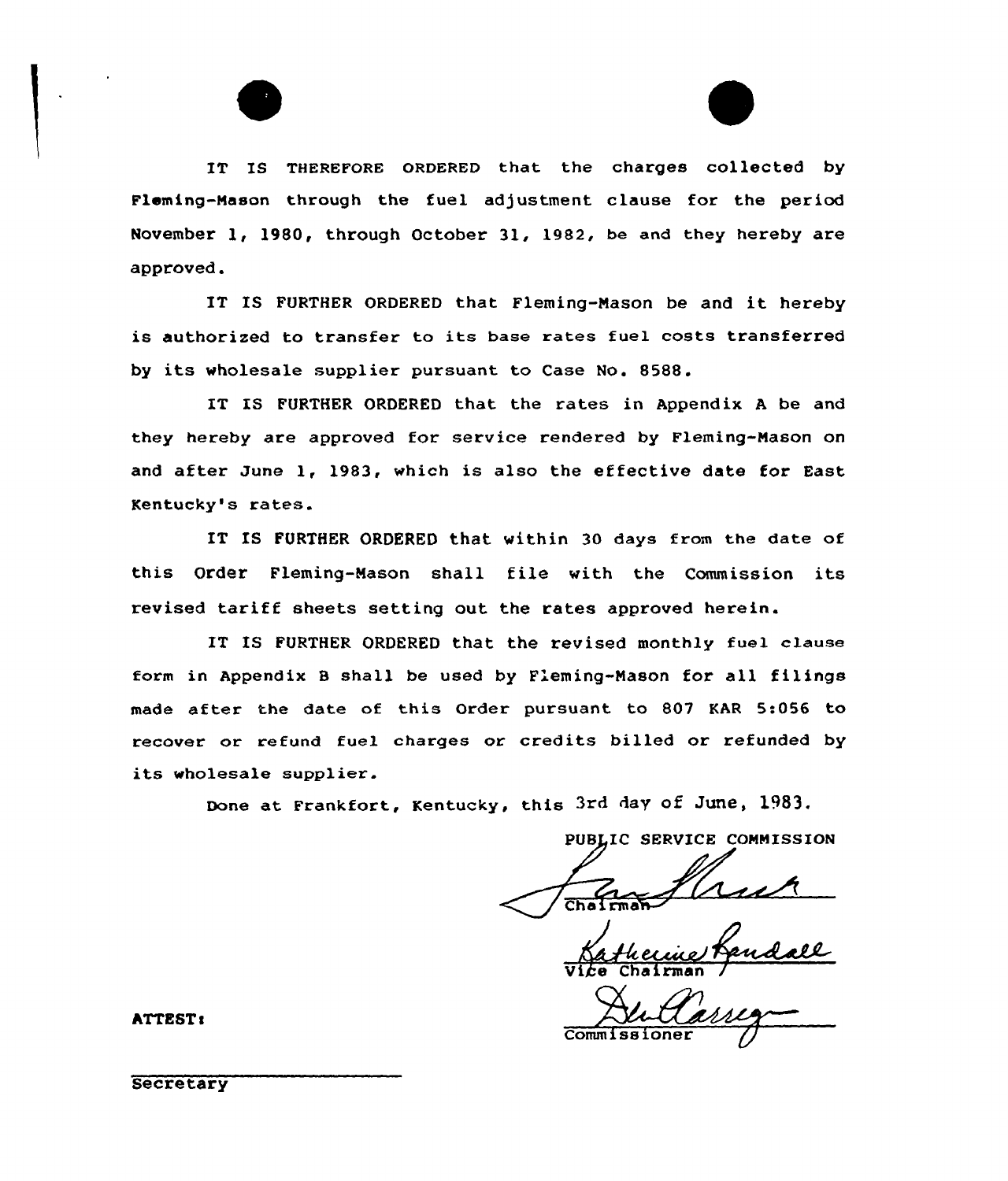

### APPENDIX A

## APPENDLY. TO AN ORDER OF THE KENTUCKY PUBLIC SERVICE COMMISSION IN CASE NO. 8599 DATED

The following rates and charges are prescribed for the customers in the area served by Fleming-Mason Rural Electric Cooperative Corporation. All other. rates and charges not specifically mentioned herein shall remain the same as those in effect under authority of this Commission prior to the date of this Order.

### SCHEDULE RSP RESIDENTIAL AND SMALL PCWER\*

#### Rates.

| Customer Charge             | \$5.30 | Per Meter            |
|-----------------------------|--------|----------------------|
| Energy Charge (for all KWH) |        | 5.947 $\neq$ Per KWH |

### SCHEDULE SGS SITALL GENERAL SERVICE\*

#### Rates:

| Customer Charge                                             |      | $$39.67$ Per Meter             |
|-------------------------------------------------------------|------|--------------------------------|
| Demand Charge per billing KW<br>Energy Charge (for all KWH) | 6.49 | Ter KW<br>3.515 $\neq$ Per KWH |

### SCHEDULE LGS LAPGE GENERAL SERVICE\*

### Rates:

| Customer Charge              |      | $$52.90$ Per Meter             |
|------------------------------|------|--------------------------------|
| Demand Charge per Billing KW | 6.06 | Per KW<br>3.532 $\neq$ Per KWH |
| Energy Charge (for all KWH)  |      |                                |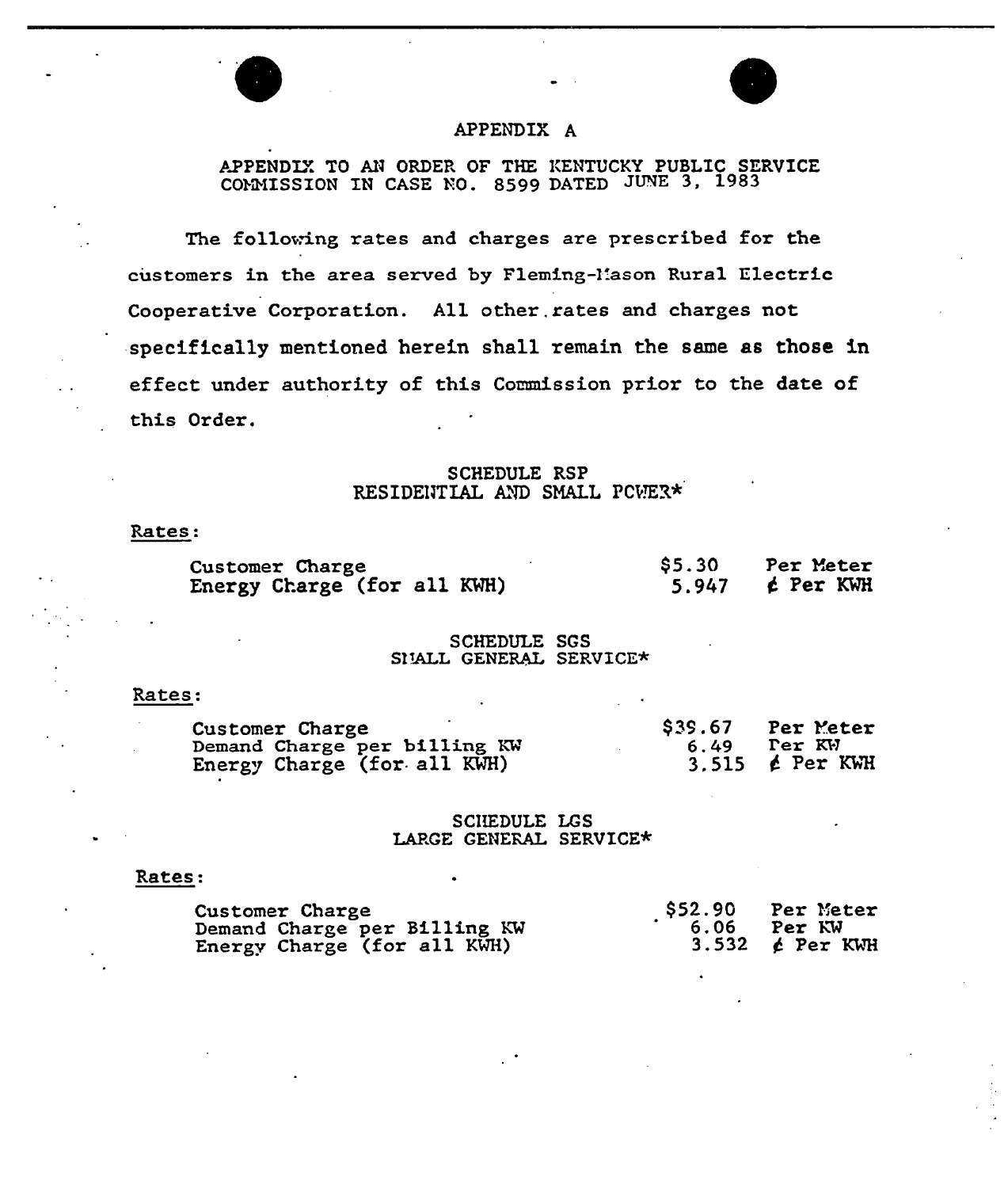

Rates:

175 Watt Mercury Vapor (approximately 7,000 lumens}

 $$5.73$  Per Month

#### Minimum Charge:

First year, or any portion thereof, \$68.76 per unit payable<br>in advance. Thereafter, \$5.73 per month per unit.

### Additional Charges:

(a) For non Covernmental members-

The above charge and term applies to lights nounted on<br>existing cooperative poles with 120 volts available, or on cooperative poles, to be set, within 150 feet of an existing 120 volt source. If additional secondary service poles, or conductor, is required the term of the agreement shall be extended in proportion to the number of additional poles needed in excess of one, at the rate of  $$68.76$  per year for each additional  ${pole}$ , all paid in advance at the time of commencement of service. In the event a transformer must be installed, the member will be required to pay the installation cost of the transformer. Where extensions of primary line are required the total cost of such construction shall be paid by the member.

### SCHEDULE AES ALL ELECTRIC SCHOOL\*

### Rates:

| Customer Charge             | \$52.90 | Per Meter |
|-----------------------------|---------|-----------|
| Energy Charge (for all KWH) | 5.573   | ¢ Per KWH |

### TEXAS EASTERN TRANSMISSION CORPORATION SPECIAL CONTRACTED SERVICE\*

#### Rates:

| Customer Charge              | \$584.77 | Per Meter |
|------------------------------|----------|-----------|
| Demand Charge per Billing KW | 9.24     | Per KV    |
| Energy Charge (for all KWH)  | 3.422    | é Per KWN |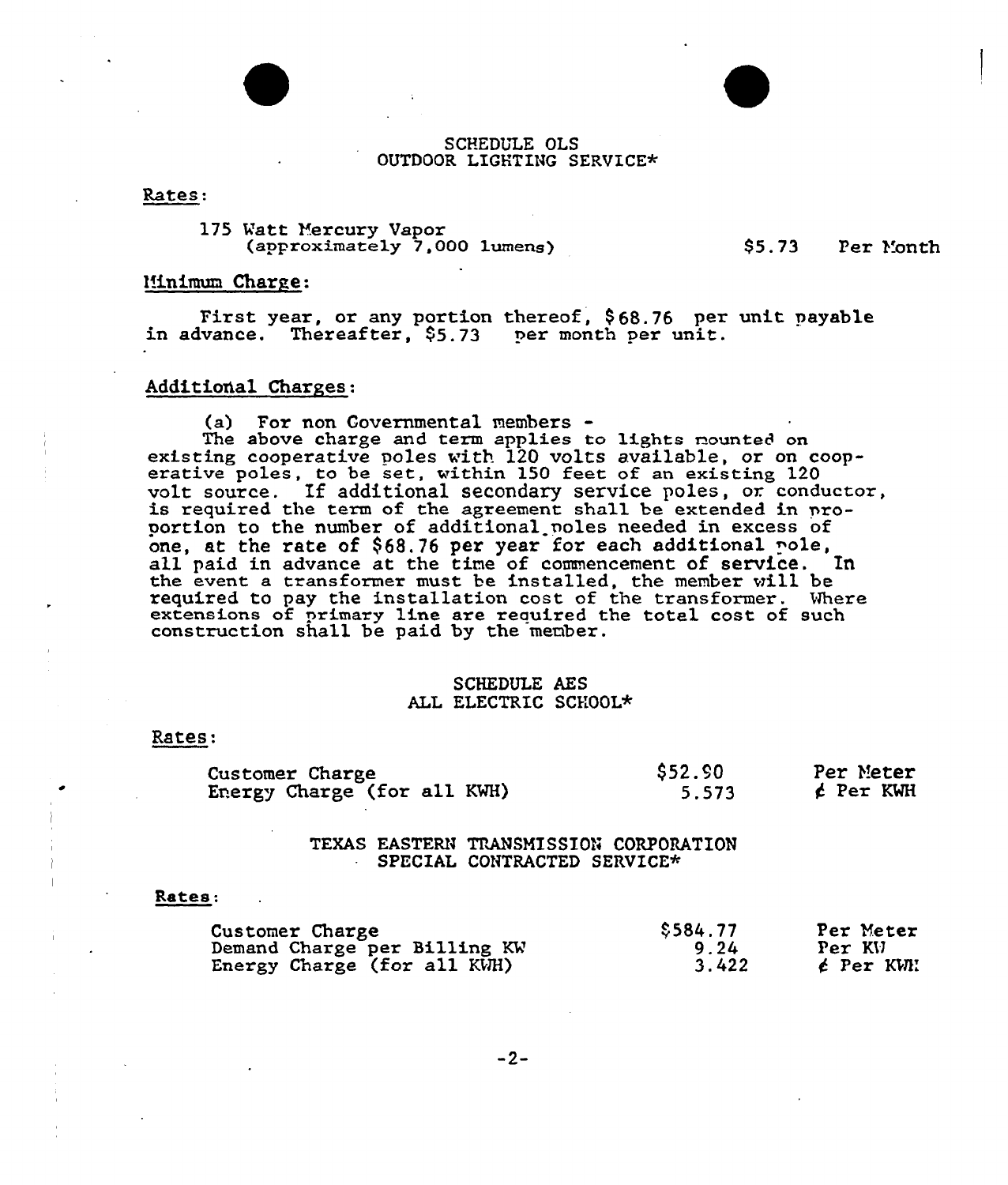### DRAVO LINE COMPANY SPECIAL CONTRACTED SERVICE\*

#### Rates:

| Customer Charge              | $$798.33$ Per Meter |                      |
|------------------------------|---------------------|----------------------|
| Demand Charge per Billing KW |                     | $6.39$ Per KW        |
| Energy Charge (for all KWH)  |                     | 3.385 $\neq$ Per KWH |

# >"Fuel Adjustment Clause:

The above rate may be increased or decreased by an amount per YAH equal to the fuel adjustment amount per KMH as billed by the Uholesale Power Supplier plus an allowance for line losses. The wholesale Power supplier plus an afficience for fine research on a allowance for line losses will not exceed for, and is based on a<br>twelve month moving average of such losses. This Fuel Clause is subject to all applicable provisions as set out in 807 KAR 5:056.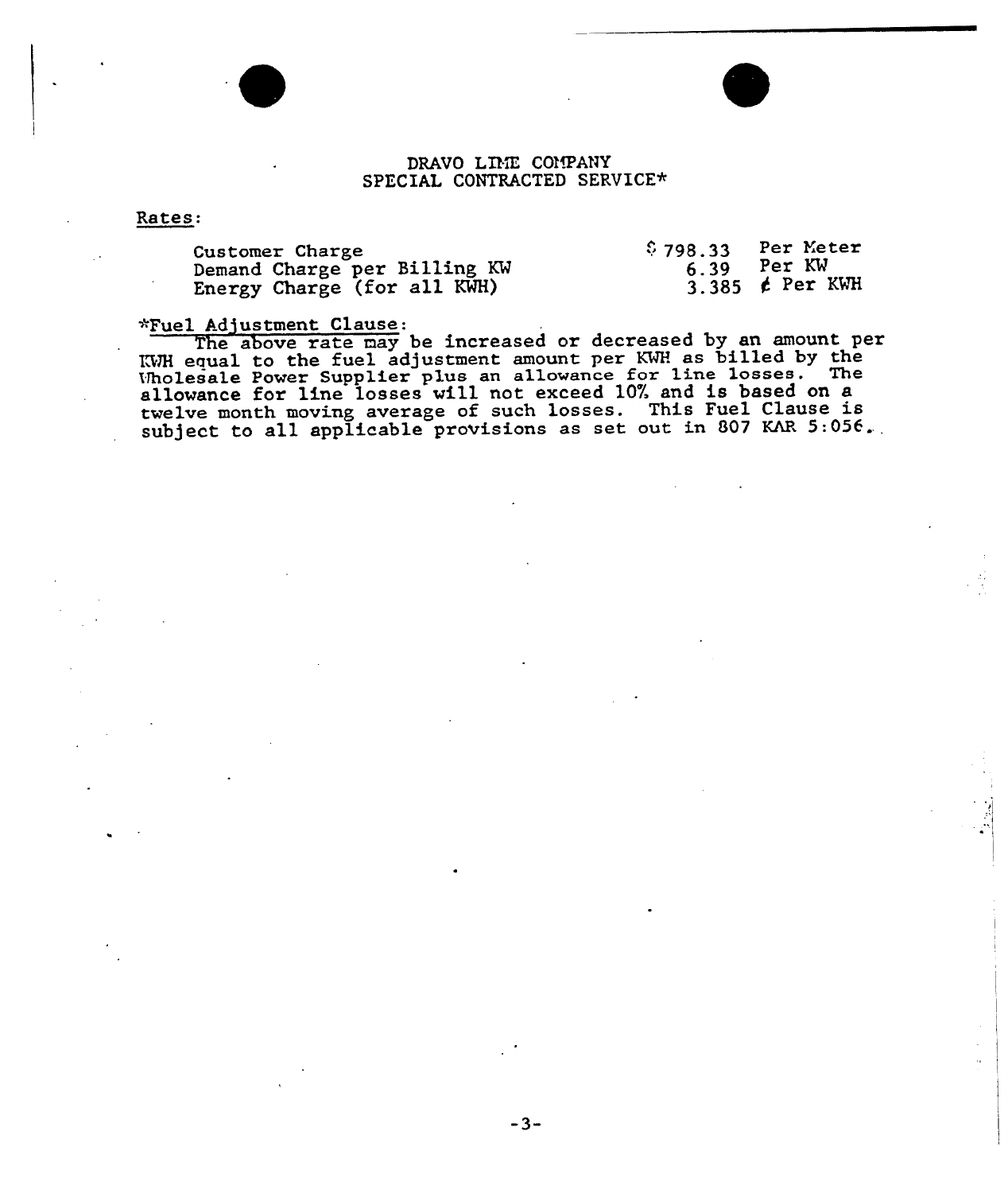| <b></b>                                                                          |
|----------------------------------------------------------------------------------|
| i                                                                                |
| l<br>į<br>i<br>$\ddot{\mathbf{r}}$                                               |
| ֧֧֧֧֦֧֧֦֧֧֦֧֧֦֧֧֧֪֧֧֧֧֧֚֚֚֚֚֚֚֚֚֚֚֚֚֚֚֚֚֚֚֚֚֚֚֚֚֚֚֚֚֬֡֡֡֡֡֡֡֡֬֓֡֡֡֬֝֓֡֬֓֓֓֓֓֝֬֝֬ |
| .<br>.                                                                           |
| i<br>?                                                                           |

|   | ann<br>S |
|---|----------|
|   |          |
| b | cnd.     |
|   |          |
| ᢩ | $\bf{x}$ |
|   | r.       |

|             |                                                                                                                                  | <b>Address:</b><br>Telephone:                                                                           |
|-------------|----------------------------------------------------------------------------------------------------------------------------------|---------------------------------------------------------------------------------------------------------|
|             |                                                                                                                                  | Issued by:<br>Title:                                                                                    |
| ت<br>آھ     |                                                                                                                                  | $\vec{5}$<br>Issued on:                                                                                 |
|             | per KWH to be ap<br>plied to bills rendered on and after                                                                         | Line<br>22<br>reflects a<br>Puel Adjustment Charge<br>(c <sub>red1</sub> t)<br>o<br>'n                  |
|             |                                                                                                                                  | Recovery (LlO less Ll)                                                                                  |
|             | 22.<br><b>DAT</b><br>$\overline{r}$<br>per KHI<br>$(001 \times 127)$                                                             | 12.<br>Total (Over)<br>or Under                                                                         |
|             | <b>21.</b><br>242<br>$(113D + 114)$<br>per KWH<br>$(611 + 021)$                                                                  | Ξ<br>FAC Revenue<br>from L6 (net<br>(Refund) Resulting<br>of billing adj.)                              |
|             | 20.<br>Recovery Rate \$ per KWI<br>(100% less<br>percentage on L16)                                                              | $\overline{5}$<br>Compute L6<br>Fuel Charge<br>(Credit)<br>Used<br>ទី                                   |
|             | <b>19.</b><br><b>SalaS</b><br>89 B<br>Percent of Purchases                                                                       | $16(17 \pm 18)$                                                                                         |
|             | Calculation of<br>$(11 + 51)$<br>FAC Billed Consumers                                                                            | $\ddot{\bm{c}}$<br>$\cdot^{\circ}$<br>Net KWH Billed at the Rate on<br>Adjustments to Billing (KWH)     |
|             | $\overline{8}$<br>$\mathbf{r}$ .<br>Line Loss<br>1ser <sub>1</sub><br>Month<br>m<br>(%) $L11$ uo thuok 10<br>Used to Compute L16 | $\mathbf{r}$<br>Gross<br>97 no<br>KWI Billed at the Rate                                                |
|             | $\overline{16}$ .<br>1887<br>$12$ Months Actual $(2)$ -                                                                          | $\tilde{\cdot}$<br>1su <sub>1</sub><br>FAC Rate Billed Consumers                                        |
|             | <b>Line</b><br>$\frac{Loss}{2}$                                                                                                  | (1300)<br>or Under Recovery<br>lionth of:                                                               |
| ÷,          |                                                                                                                                  |                                                                                                         |
|             | Supplier's<br>∽<br>per KWH<br>$(1130 + 14)$<br><b>FAC:</b>                                                                       | $(11)$ less $14)$                                                                                       |
|             | 14.<br>15.<br>Number of KNH Purchased                                                                                            | ِبْ<br>Line Loss & Unaccounted for                                                                      |
|             | ္<br>Recoverable Fuel Cost<br>$(113 A+B-C)$                                                                                      | $\ddot{\mathbf{u}}$<br>$\tau$ otal Sales (L2 + L3)                                                      |
|             | ှ<br>ŗ<br>Unrecoverable - Schedule 2<br>(1300)<br>Under Recovery (L12)                                                           | ىم س<br>Sales<br>Company Use<br>(Ultimate<br>Consumer)                                                  |
|             | ?,<br><b>Billed</b><br>by supplier                                                                                               |                                                                                                         |
|             | تبة.<br>Fuel<br>Adjustment Charge (Credit):                                                                                      | Total Purchases                                                                                         |
|             | Purchased<br>Power<br>$\pmb{\mathsf{I}}$<br>Honth of:                                                                            | Disposition of<br><b>Energy</b><br>$\overline{\text{(\text{IMX})}}$<br>$\mathbf{I}$<br><b>Nonth</b> of: |
|             | POWER SUPPLIER:                                                                                                                  | COMPANY:                                                                                                |
| Page 1 of 3 |                                                                                                                                  |                                                                                                         |
|             |                                                                                                                                  |                                                                                                         |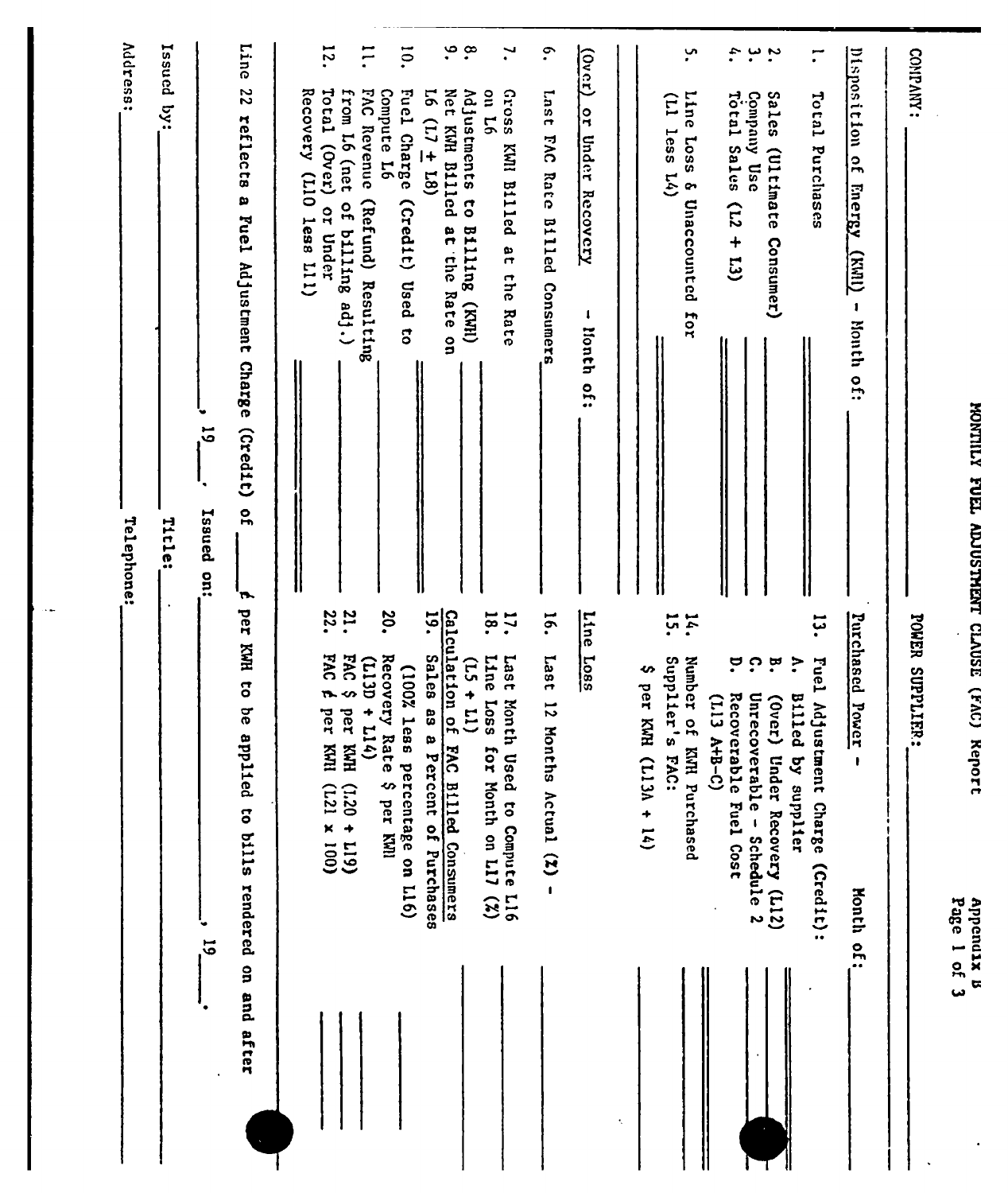

| FOR FUEL ADJUSTMENT CHARGE COMPUTATION                                                                                                                         | TWELVE MONTH ACTUAL LINE LOSS<br>$FOR$ , 198 |              |                                                     |     |
|----------------------------------------------------------------------------------------------------------------------------------------------------------------|----------------------------------------------|--------------|-----------------------------------------------------|-----|
|                                                                                                                                                                | (a)                                          | (b)          | (c)<br>KWH PURCHASED KWH SOLD OFFICE USE KWH LOSSES | (d) |
| Previous twelve months total $-$<br>Less: Prior year-current month total $-$<br>Plus: Current year-current month total -<br>Most Recent Twelve Month Total $-$ |                                              |              |                                                     |     |
| (d) $\div$ (a) $\qquad$                                                                                                                                        |                                              | (FAC) Report | Enter on line 16 of the current month's             |     |